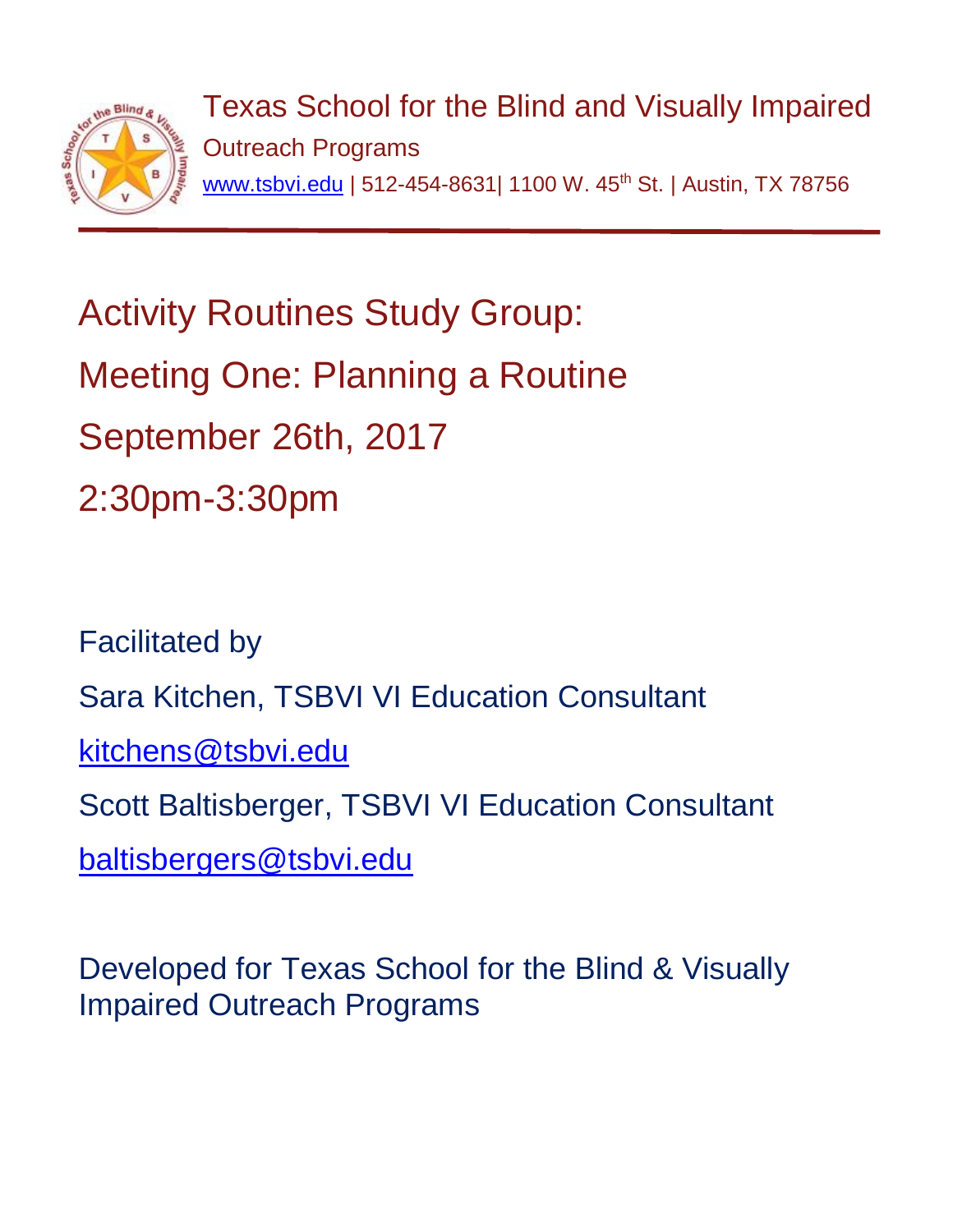## **Outreach Programs Events Update:**

- For upcoming webinars: <http://www.tsbvi.edu/2015-10-17-20-13-33/webinar-listings>
- For upcoming workshops and conferences: [http://www.tsbvi.edu/2015-10-17-20-13-](http://www.tsbvi.edu/2015-10-17-20-13-33/outreach-workshops-conferences) [33/outreach-workshops-conferences](http://www.tsbvi.edu/2015-10-17-20-13-33/outreach-workshops-conferences)
- •

## **Housekeeping**

- Download handouts and sign-in roster
- Send sign-in roster to [sobeckb@tsbvi.edu](mailto:sobeckb@tsbvi.edu) or fax to 512-206-9320
- Make sure you registered and complete evaluation within 60 days including code for ACVREP/SBEC credit
- View captions in a separate window at<https://tcc.1capapp.com/event/tsbvi/embed>
- The code will be announced during the presentation

## **Adobe Connect Webinar Tour**

- For tips about screen navigation go to [http://www.connectusers.com/tutorials/2008/11/meeting\\_accessibility/](http://www.connectusers.com/tutorials/2008/11/meeting_accessibility/)
- Location of pods
- Power Point content included in your handout
- Poll participation enter response in chat if you cannot access the poll

Link to enter room: [http://tsbvi.adobeconnect.com/routines/](http://tsbvi.adobeconnect.com/lowvision/)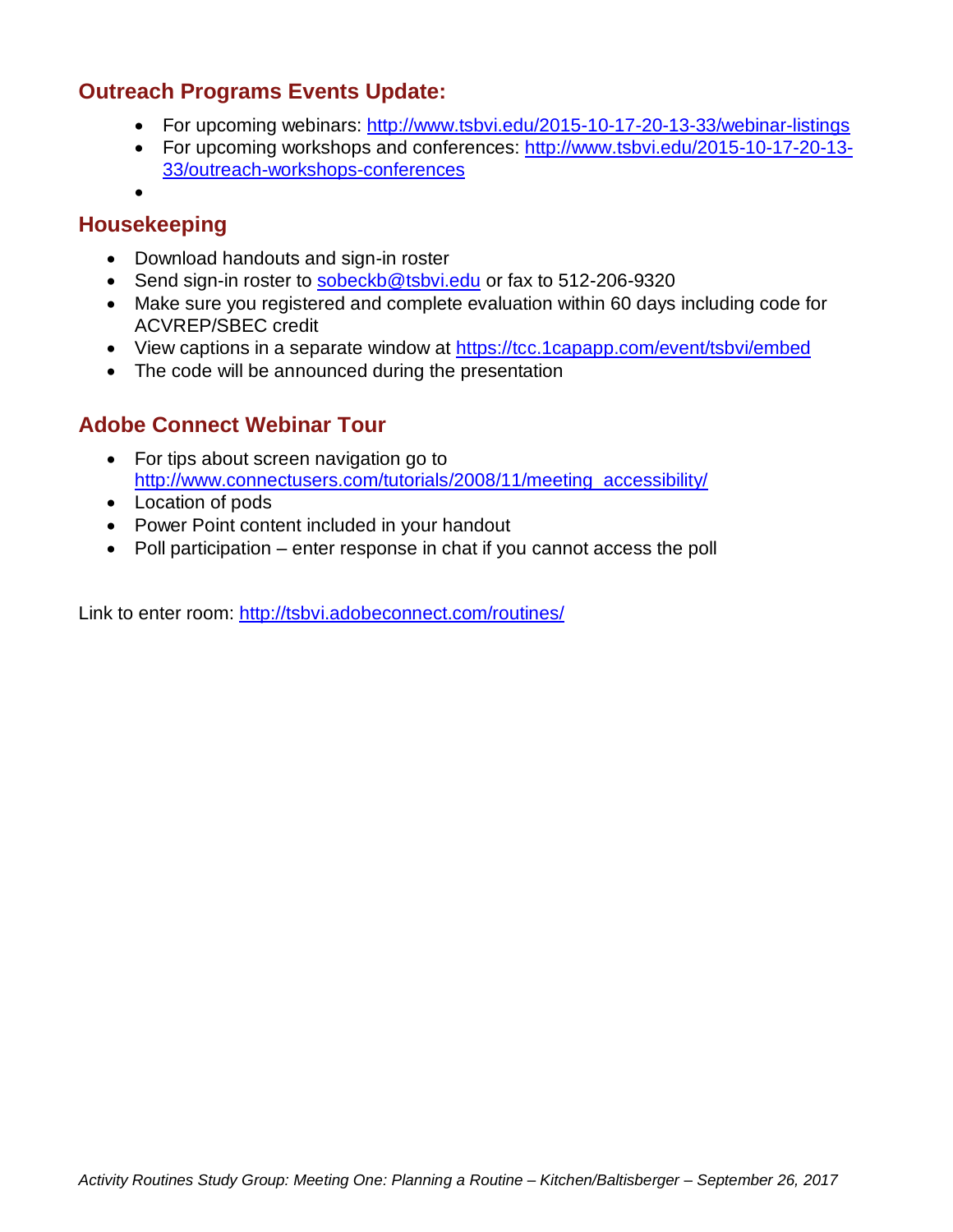# **Activity Routines Study Group Meeting One: Planning a Routine**

#### **Agenda**

- What is an instructional routine?
- Why use instructional routines?
- Gathering information
- Student video and brainstorming
- Planning for our next session

## **Life is Made of Routines**

- A routine is defined by Merriam-Webster as a "sequence of actions regularly followed".
- Often this term is applied only to things that one has to do, daily obligations such brushing your teeth, getting ready for work or folding the laundry. There may be somewhat of a disparaging feeling towards the term, an attitude that the routine is mundane and unremarkable. It's simply what we have to do to get by in the world.
- However, if we dig a little deeper we see that routines are present also in those events that occur on an occasional basis, including those in which we feel joy and inspiration such as watching a movie, going for a swim, listening to music or spend time with friends and family. For, even these activities, one has a set of automatic actions that allow him or her to participate in the activity while at the same time attending to novel things that arise in the moment.

## **Cognitive Load**

- Cognitive load refers to the amount of information in working memory that an individual is required to process in order to engage in any given task. High cognitive loads reduce potential for success in a task. Routines allow a person to move information from working memory to long term memory. This supports greater independence within the task.
- For example, driving an automobile may have initially been quite challenging because the cognitive load – with the shifting, turning, turn signals, planning stops, watching out other cars, monitoring your speed, etcetera - was so great. Over time, however, it became so routine that you can now perform additional tasks, such as drinking coffee, having a conversation, searching for an address or putting on sunglasses, while driving.
- This is important for students with cognitive challenges as they can have great difficulty processing even small amounts of information. Routines allow a student to move information to long term memory, thus freeing up "brain space" that can be directed toward acquiring additional skills within that task, making him or her more independent.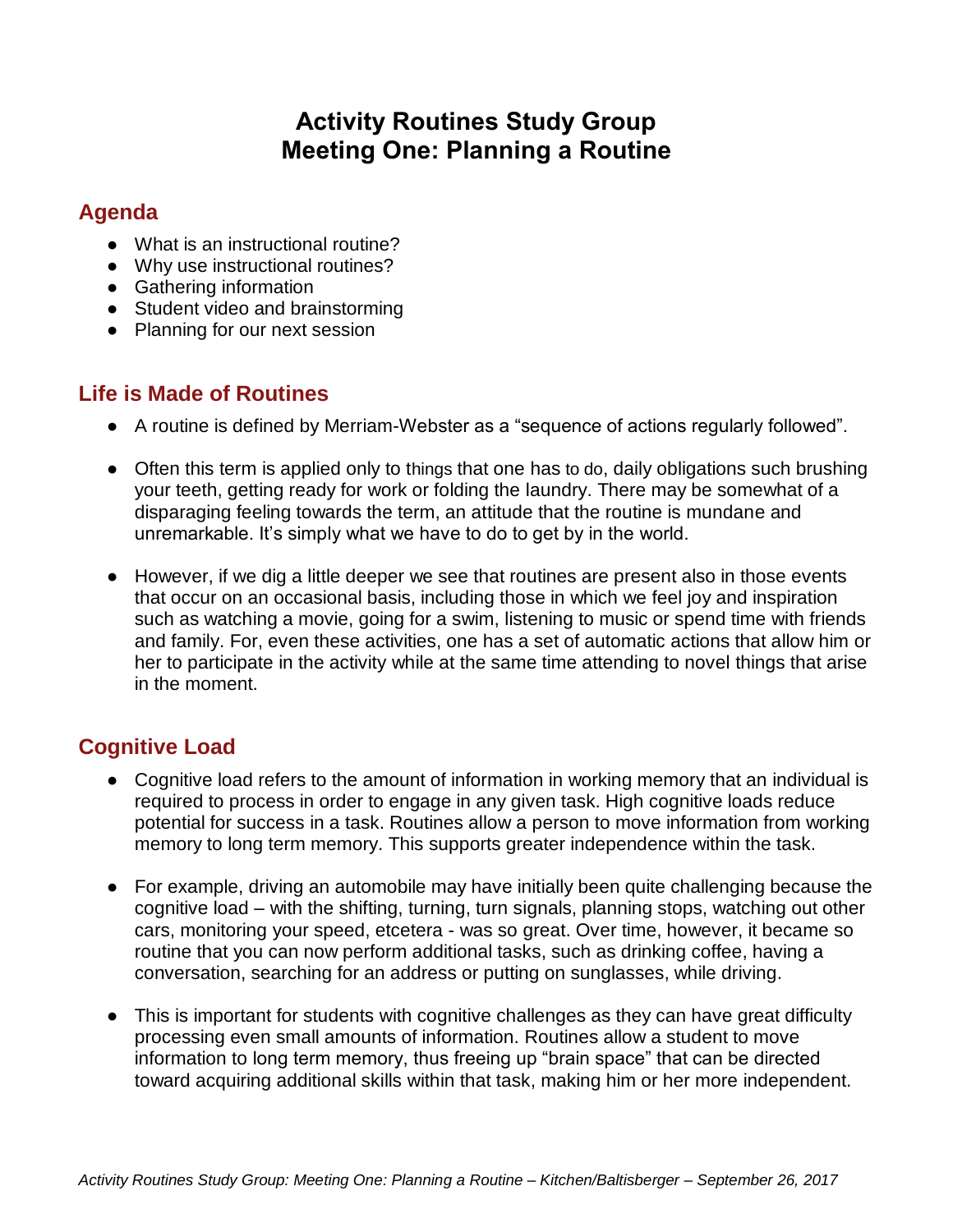## **What is an Instructional Routine?**

In her book Communication: A Guide for Teaching Students with Visual and Multiple Impairments, Linda Hagood identifies seven characteristics of a well-developed routine:

- 1. The beginning and end steps of the activity are clear to both the teacher and the student. When you signal the beginning of the routine, you immediately begin the routine; when you signal the end of the routine, you immediately end the routine and move to the next activity.
- 2. The sequence of steps should be simple and predictable, especially during the initial phases of implementing the routine. Once the student begins to demonstrate greater independence and engagement, the routine may be expanded for more complexity.
- 3. The student should have multiple opportunities to respond within the routine. The object of the routine is not only for the student to develop ability and independence within a task but also to increase communication skills. In order to address this goal, there should be ample opportunities for the student to practice communication.
- 4. Interactions are reciprocal between the adult and the student. Rather than actions and interactions being primarily teacher-driven, there should be a balance between the number of turns taken by the adult and the student.
- 5. Objects and actions are used to cue responses from the student rather than verbal or tactual prompts. Using your voice or touch to cue a student may result "prompt dependency" on the part of the student. Focusing on the objects and actions that are a natural part of the routine will enable the student to attend to their own actions within the routine and self-prompt with greater success.
- 6. Rather than requiring more complex, multi-step interactions, simple responses that the student is currently able to perform are targeted. Examples of simple student responses include glancing, reaching, moving toward, vocalizing, performing a step in the routine, requesting assistance or continuation of an activity, handing an object, imitating, taking a turn, continuing to interact with the person and or object in the routine. A developmentally appropriate communication assessment can help identify simple responses to be targeted.
- 7. All features of the routine should be consistent each time it is implemented. This includes the people who engage in the routine with the student, the sequence of steps and interactions, the objects that are used, the location in which the routine occurs and also the time of day that the routine takes place. This consistency will provide greater predictability on the part of the student. On the other hand, while routines should be consistent, they should not be static. A routine should change as the student's skills change. When the student has shown, through demonstration of skills, that he or she is ready for more participation, the routine is modified to accommodate this.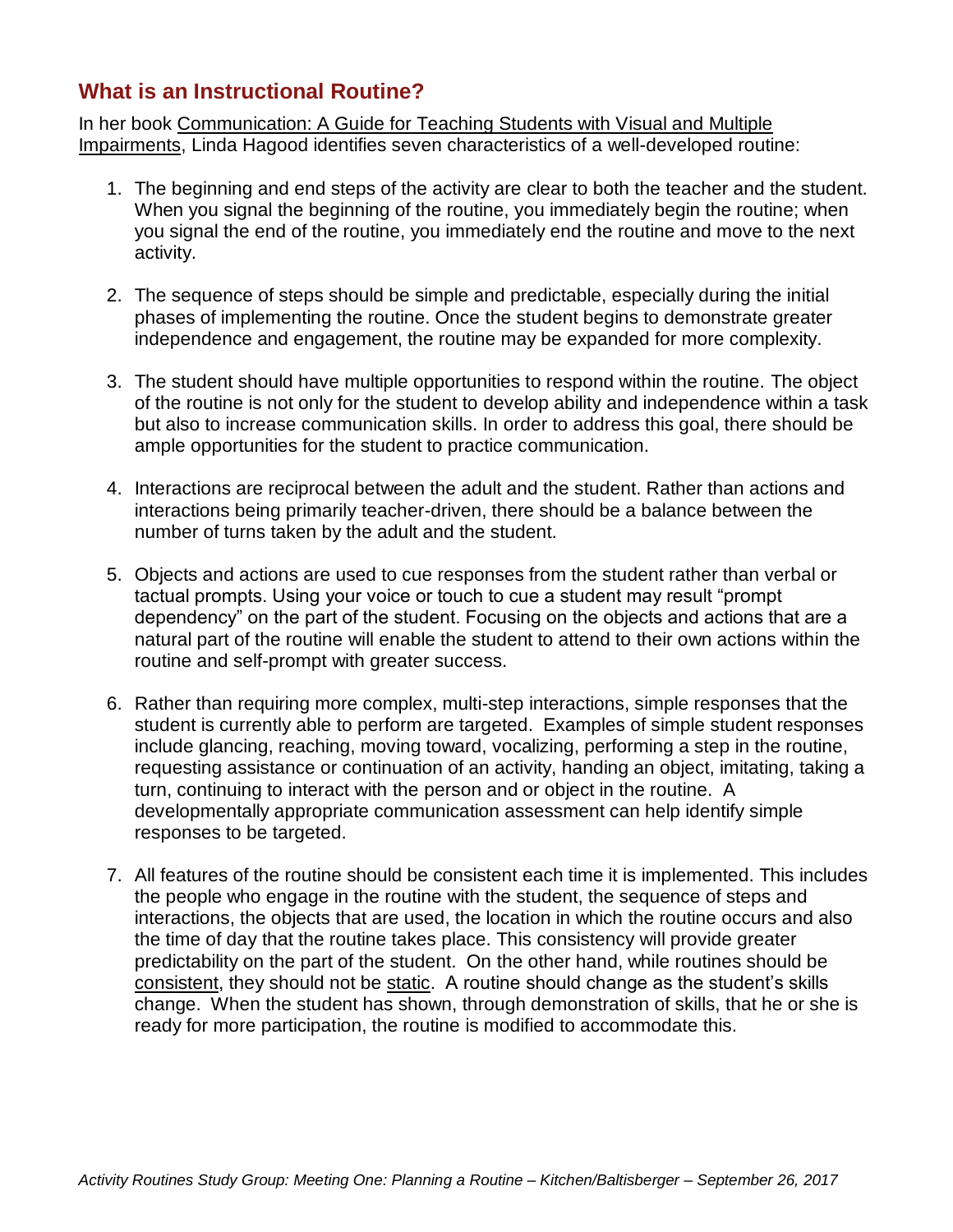## **Why Use Instructional Routines?**

#### FOR THE STUDENT

A student with multiple impairments often has difficulty understanding the expectations of his or her teacher, which results in a concurrent lack of success in classroom activities. Use of routines helps to alleviate these impediments through providing the following components to the student's day:

- Predictability: The student knows what is going to happen from start to finish.
- Consistency: The student understands what they are supposed to do.
- Anticipation: The student knows that the occurrence of one specific action indicates that he or she should be prepared for another specific action.
- Practice: Repeated opportunities to engage in a task help the student to remember what was done (cognitive load) so he or she is able to undertake an even larger share of the task the next time.

#### FOR THE TEACHER

In addition to the benefits for students, a teacher will find that implementing routines will promote a number of positive aspects for his or her own daily practice.

- A teacher may feel at a loss as how to make the school day more meaningful for a student with multiple impairments. Programming can be a challenge. Involving the student in even an adapted academic curriculum may be inadequate and ineffective. The student often shows limited engagement and independence and ends up having an excessive amount of down time. This lack of engagement may begin to impact the overall structure of the class. Activity routines allow the teacher to build greater structure for that student, increasing the overall structure and flow of the classroom.
- Without some kind of consistent background, it can be difficult to gauge the progress of a student with multiple impairments; it can be hard to parse out what factors are impacting performance. A routine addresses this routine by providing a context in which to evaluate the student's progress. Once the teacher has a focus of instruction, as provided by the routine, he or she is better able to attend to slight changes in the student's behavior. By modifying instruction based on these smaller increments, the teacher can provide better intervention and document progress.
- As students become familiar with their routines, there is often a noted decrease in incidents of negative behavior. This is due to two factors: First, the student experiences greater success and a greater sense of control in their lives; second, through promoting positive, collaborative interactions, teacher and student develop trust and bonding for one another.

## **The Importance of Having Fun Together**

"I've learned that people will forget what you said, people will forget what you did, but people will never forget how you made them feel." - Maya Angelou

● Many students with multiple and visual impairments are at the sensory-motor or preoperational stages of development. For these children building social/emotional strength and resiliency through bonding with others is their primary need. Without confidence and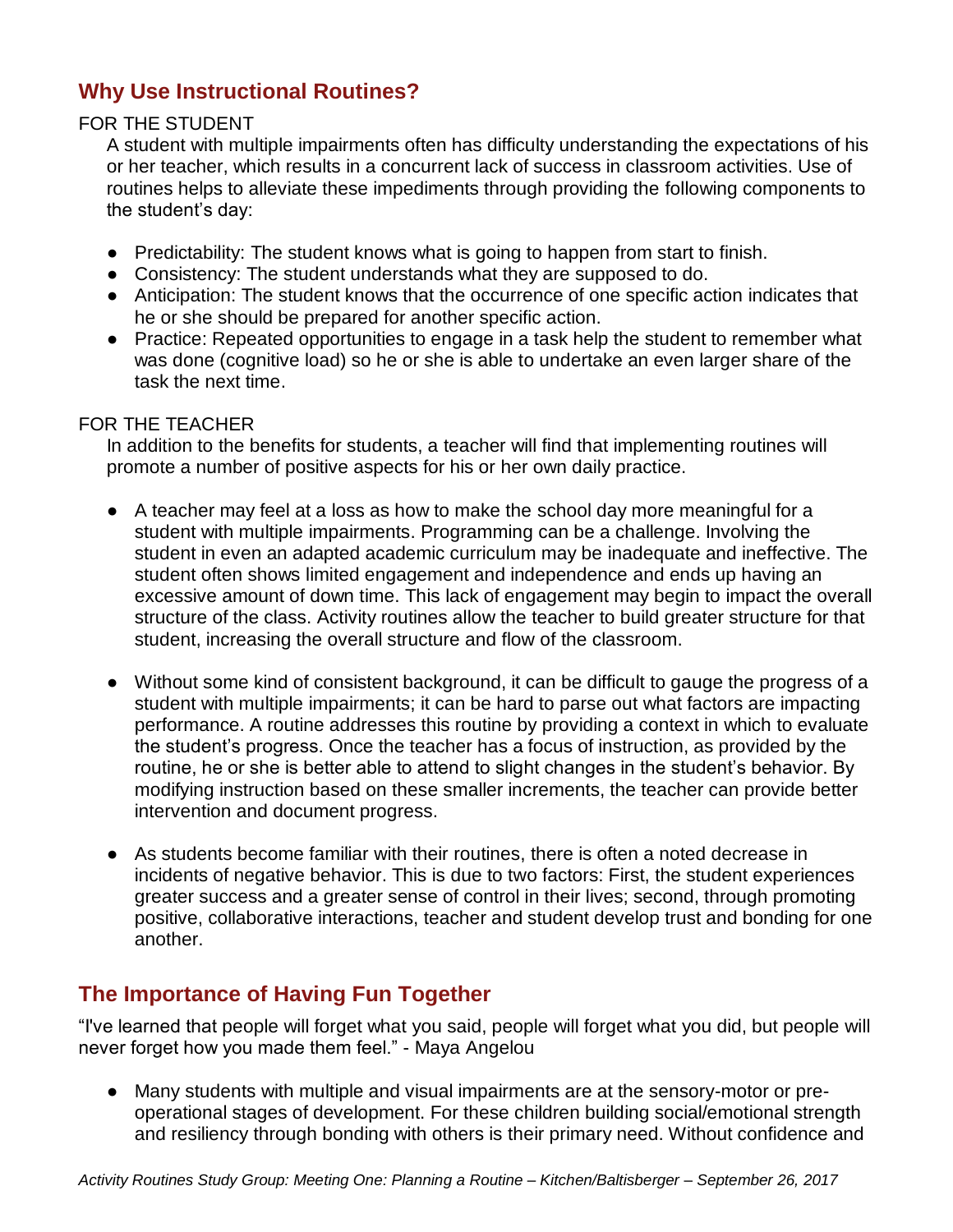trust, children tend to withdraw and resist engagement with the world and with people. Bonding is one of the greatest means to empower your students.

- Having fun together is one of the most powerful ways to build bonds. Play engenders positive attitudes not only toward one's partner but also contributes to overall enthusiasm and motivation that can generalize to other activities throughout the day. By making a routine fun, not only for the student but for the yourself as well, you enhance learning and increase success… not to mention making the day more pleasant. Look for your student's sense of humor and find your own as well. Discover the values that the two of you share.
- Once a bond is established, your presence no longer signals demand to the student. Your presence signals fun memories. The student is more likely to be open to participating in anything at all with you and may consider your directives in a more pleasant light.

## **Gathering Information to Create an Instructional Routine**

Likes and Dislikes:

- A routine has greater potential for success if it incorporates a student's existing interests. To determine these interests, the teacher can complete a likes/dislikes inventory. Information for the inventory can come through direct observation and also from interviewing persons who are familiar with the student such as family members. Items for the inventory may vary considerably and could include types of sounds or music, smells, foods, types of touch, tones of voice, interactive games, physical activities… Really, just about anything that either attracts or repels the student.
- Students with multiple impairments often progress through different areas of skills development at varying speeds. For example, it is not uncommon that a student with a fairly typical profile of physical development is functioning at a much earlier developmental level in the cognitive and emotional areas. It is the emotional developmental level that has greatest impact on whether an activity is meaningful and motivating for the student. A child's preferences reveal a great deal about his or her emotional developmental level.
- Notice in what actions and objects in which a student shows interest during free time. Pay attention to the small details. This is particularly important with those students who don't appear to demonstrate much engagement with people or the environment – the children about whom is sometimes made a comment such as, "He doesn't like anything." In all likelihood, this student does have preferences but they are so subtle and/or idiosyncratic that they are overlooked during casual observation.
- The information from the likes/dislikes inventory will provide the teacher with a starting point in determining what might work and what probably won't work. This can be applied not only to what type of overall activity might be appropriate for a routine but also what kinds of interactions and materials could increase a student's involvement in any given routine. For example, if a student likes bouncing a ball, you could create a ball bouncing interactive game routine but you could also find a way that bouncing a ball is included in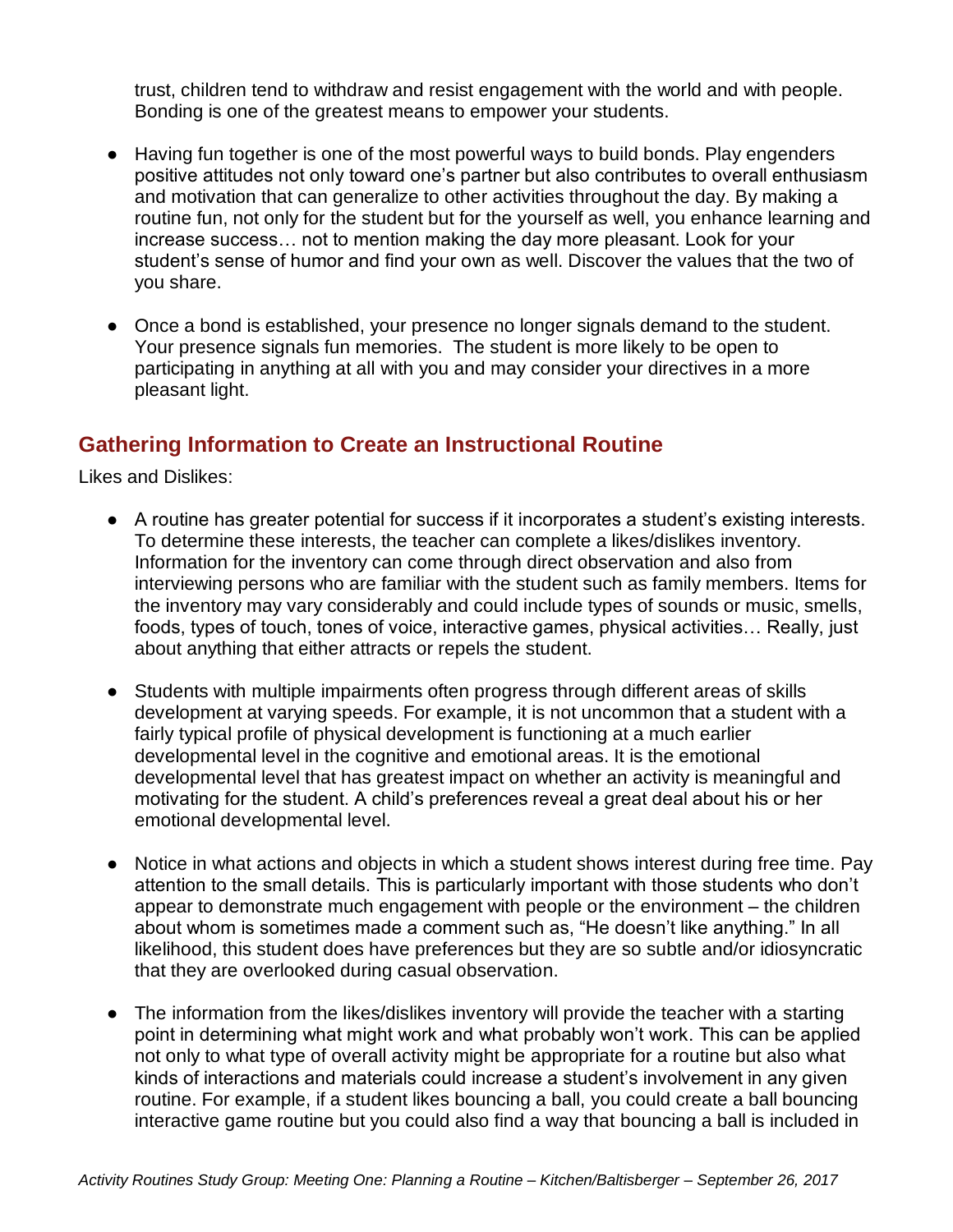tooth brushing or toileting. Or perhaps bouncing a ball would occur at the end of a routine in order to increase the student's anticipation.

- Formal assessment information such as those provided by occupational and physical therapists and speech language pathologists, need to be considered. A student's fine and gross motor abilities and communication needs could have significant impact on the student's ability to engage in the actions and interactions of the routine. A communication assessment will also be helpful in determining what kinds of student responses should be targeted.
- Adaptations and accommodations, as identified by the team, must be in place. Consider the level and form of the student's receptive and expressive language. Does the student use tactile symbols? Objects? Pictures? Does he or she respond to simple verbal utterances? Manual sign? Gestures? Will the environment need to be structured to reduce auditory or visual input? Can the student physically access the materials and environments? What is a realistic expectation for the amount of time the student will be able to stay engaged? Will the teacher set up the materials or should the student go get the materials?
- Proactive behavior considerations should be part of the structure of the routine from the very beginning. Make every effort to prevent a negative situation from occurring. Think about what steps can be taken to maximize success and minimize distractions or difficulties for the student. Consider such aspects as: Can the student walk the required distance? Is the student highly sensitive to noise, touch or other sensory input? How many people can the student tolerate in his or her space? Remember that motivation is plays an enormous role in the success of a routine so and a student will often walk further and engage for longer periods with a favorite person, object or activity. Responses to behaviors, should they occur, also need to be identified so that there is consistency in this area as well.

## **Discussion: Evaluating the Routine**

- When assessing the effectiveness of your routine and thinking about how it might be enhanced, ask yourself the following questions:
	- o Were Linda Hagood's characteristics of a good instructional routine included?
		- Is there a clear beginning and ending to the routine?
		- Is the sequence of steps simple and predictable?
		- Does the student have ample opportunities to respond?
		- Are interactions between adult and student reciprocal?
		- Are there opportunities to use object or action prompts rather than voice or touch cues?
		- Are simple student responses targeted? Is the student able to perform the expected responses?
		- **EXECT** Has the routine been implemented consistently over time? Are there modifications to your schedule or organization that could increase consistency?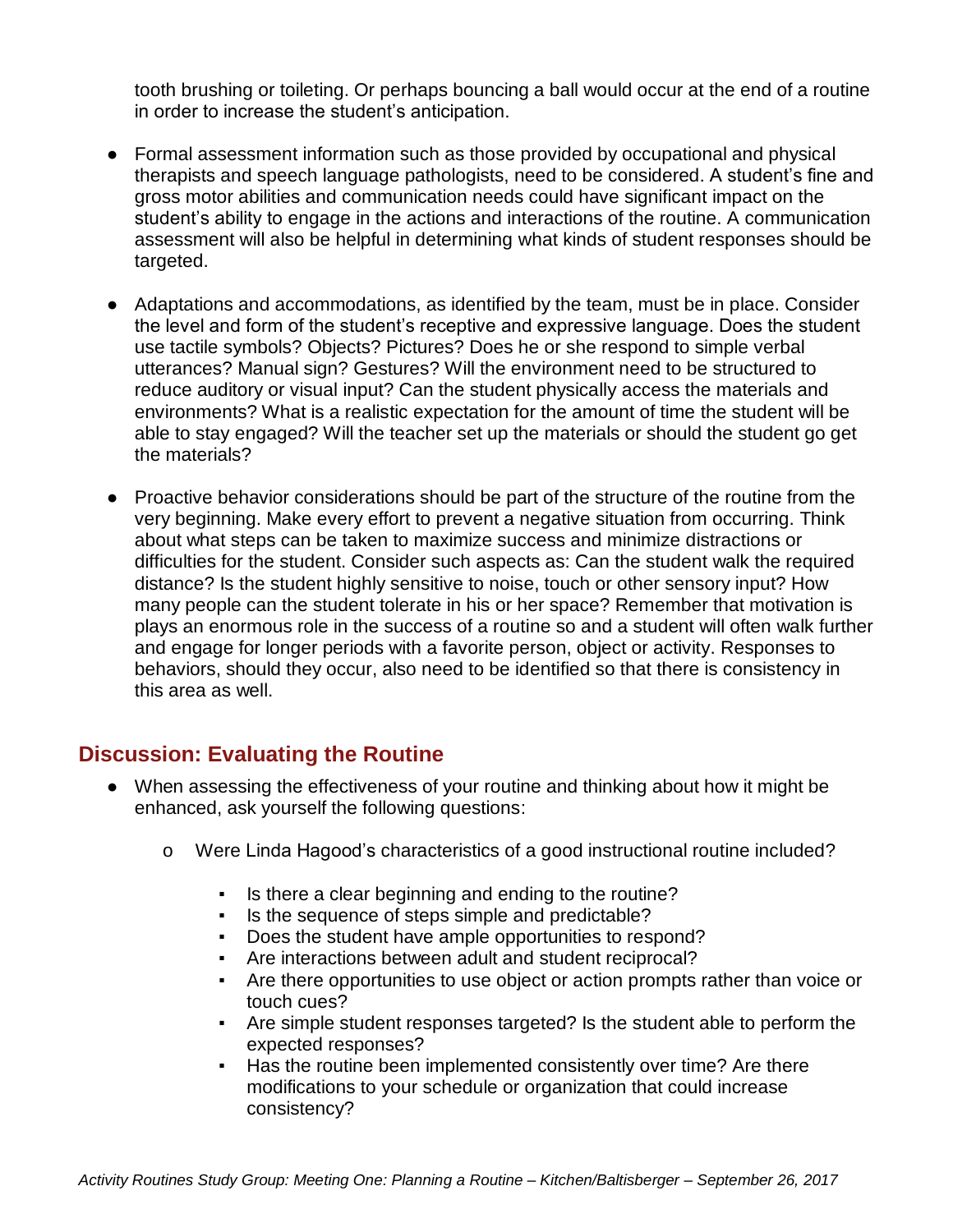- o Were the student's interests incorporated into the routine?
- o Did the adult and student enjoy the routine? Was there evidence of bonding and value-sharing?
- o Will the teacher be able to document progress based on the student's participation in the routine?
- It may also be helpful to use the insights gained from the routine combined with knowledge from the likes/dislikes inventory and other sources to explore whether there other routines that could be motivating and engaging for this student.

## **Future Study Groups: Focus on Your Student**

- Provide a three to five-minute video of your student engaged in any activity. This may not be the same activity for which you ultimately decide to design an instructional routine but it will provide to be better acquainted with your student.
- Complete a likes/dislikes inventory for the student. This information will also help group members in providing relevant and helpful feedback and ideas.
- The video and the likes/dislikes inventory should be shared with TSBVI at least one week prior to the next webinar so that we can ensure it is included in the materials for that session.
- Be prepared to share other relevant information about the student. This can include data included in formal assessments as well as that derived from your own informal observations and discussions with other team members and family.
- At subsequent meetings, you may share additional video of your student so that we can observe how the routine evolves over time and provide one another ongoing support and ideas.

## **Dates for Future Study Groups**

- November  $28<sup>th</sup>$ , 2017
- $\bullet$  January 30<sup>th</sup>, 2018
- $\bullet$  March 27<sup>th</sup>, 2018
- May 22 $^{nd}$ , 2018

## **Further Reading**

- [Communication: A Guide for Teaching Students with Visual and Multiple Impairments, by](http://www.tsbvi.edu/publications/1026-communication-a-guide-for-teaching-students-with-visual-and-multiple-impairments)  [Linda Hagood](http://www.tsbvi.edu/publications/1026-communication-a-guide-for-teaching-students-with-visual-and-multiple-impairments)
- [Smith, Millie, Why Are Routines Worth the Trouble?](http://www.tsbvi.edu/203-resources/1723-why-are-routines-worth-the-trouble)
- Communication for Children [with Deafblindness, or Visual and Multiple Impairments,](http://www.tsbvi.edu/distance/communication/routines/introduction/index.html)  **[Routines](http://www.tsbvi.edu/distance/communication/routines/introduction/index.html)**
- [New Teacher Series: Getting Started with Activity Routines, Ann Rash and Nancy Toelle](http://www.tsbvi.edu/deaf-blind-project/1892-new-teacher-series-getting-started-with-activity-routines)
- [Play is More than Just Fun, Stuart Brown](https://www.ted.com/talks/stuart_brown_says_play_is_more_than_fun_it_s_vital)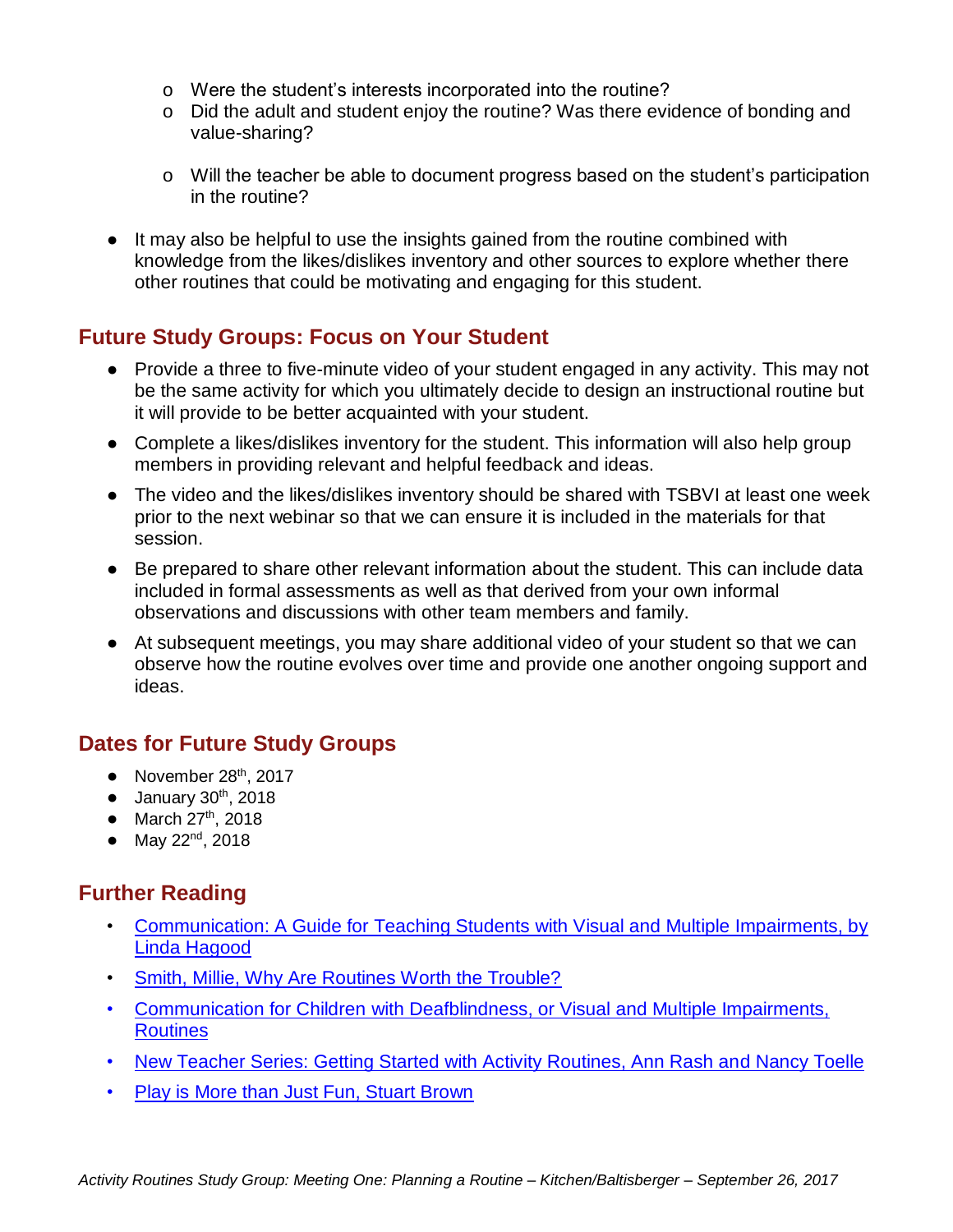

This project is supported by the U.S. Department of Education, Special Education Program (OSEP). Opinions expressed here are the authors and do not necessarily that Work represent the position of the Department of Education.

Figure 1: IDEAs That Work logo and OSEP disclaimer



Figure 2: The Texas School for the Blind and Visually Impaired logo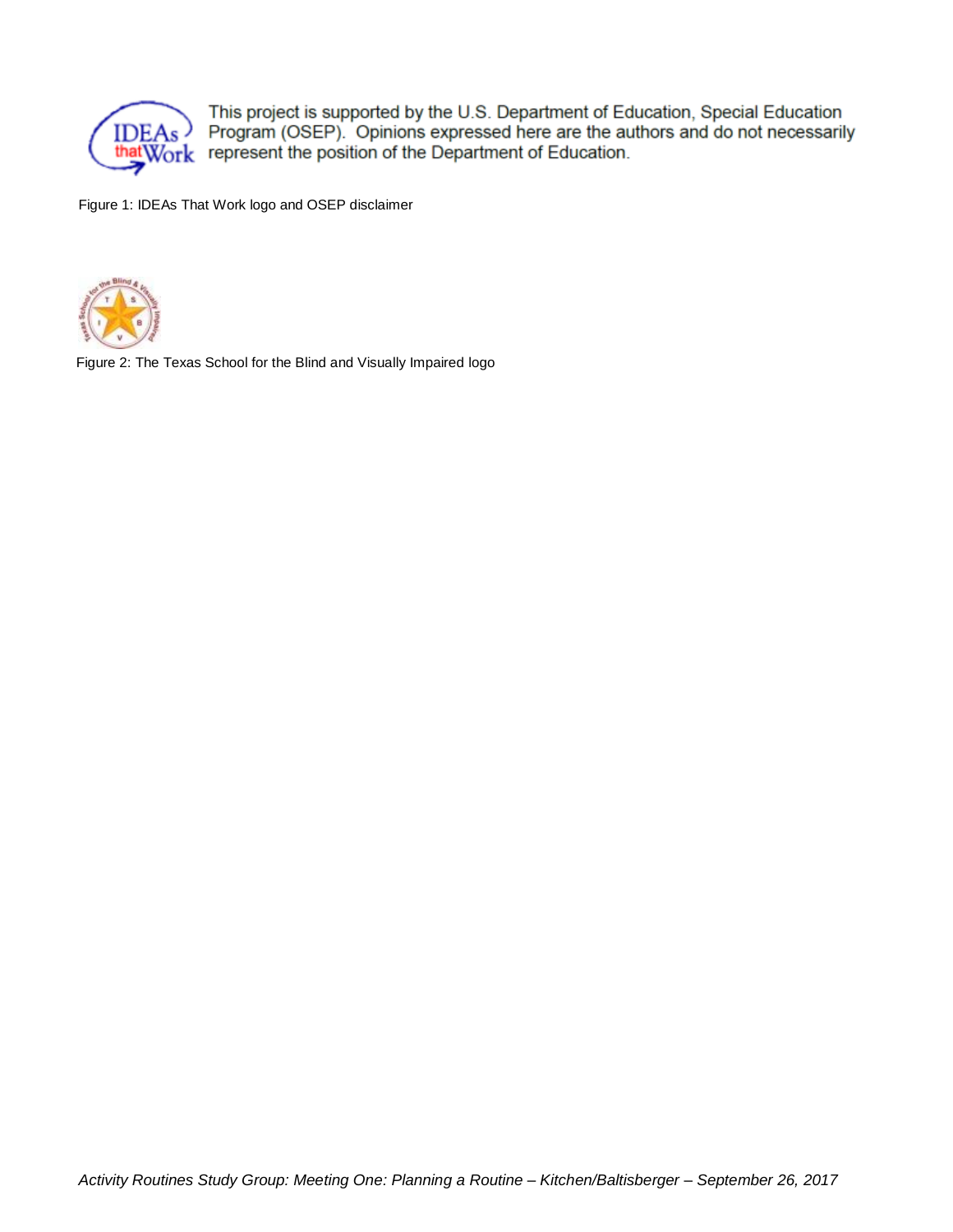## **Likes / Dislikes Inventory**

Fill one sheet out for each child. Over a period of time through listening to stories from others and through observation of the child, simply list things the child likes and things he doesn't like. We all enjoy things that we are good at and that we understand. The child's "Likes" will be his areas of strength and indicates sensory channels that are working. His "Dislikes" will be areas of weakness and indicates sensory channels that may not be working efficiently. The information gathered on this form will give you underlying themes that you can use for modifications, teaching strategies, topics for communication, and activities.

Child's Name: \_\_\_\_\_\_\_\_\_\_\_\_\_\_\_\_\_\_\_\_\_\_\_\_\_\_\_\_\_\_\_\_\_\_\_\_ Date: \_\_\_\_\_\_\_\_\_\_

| <b>Likes</b> | <b>Dislikes</b> |
|--------------|-----------------|
|              |                 |
|              |                 |
|              |                 |
|              |                 |
|              |                 |
|              |                 |
|              |                 |
|              |                 |
|              |                 |
|              |                 |
|              |                 |
|              |                 |
|              |                 |
|              |                 |
|              |                 |